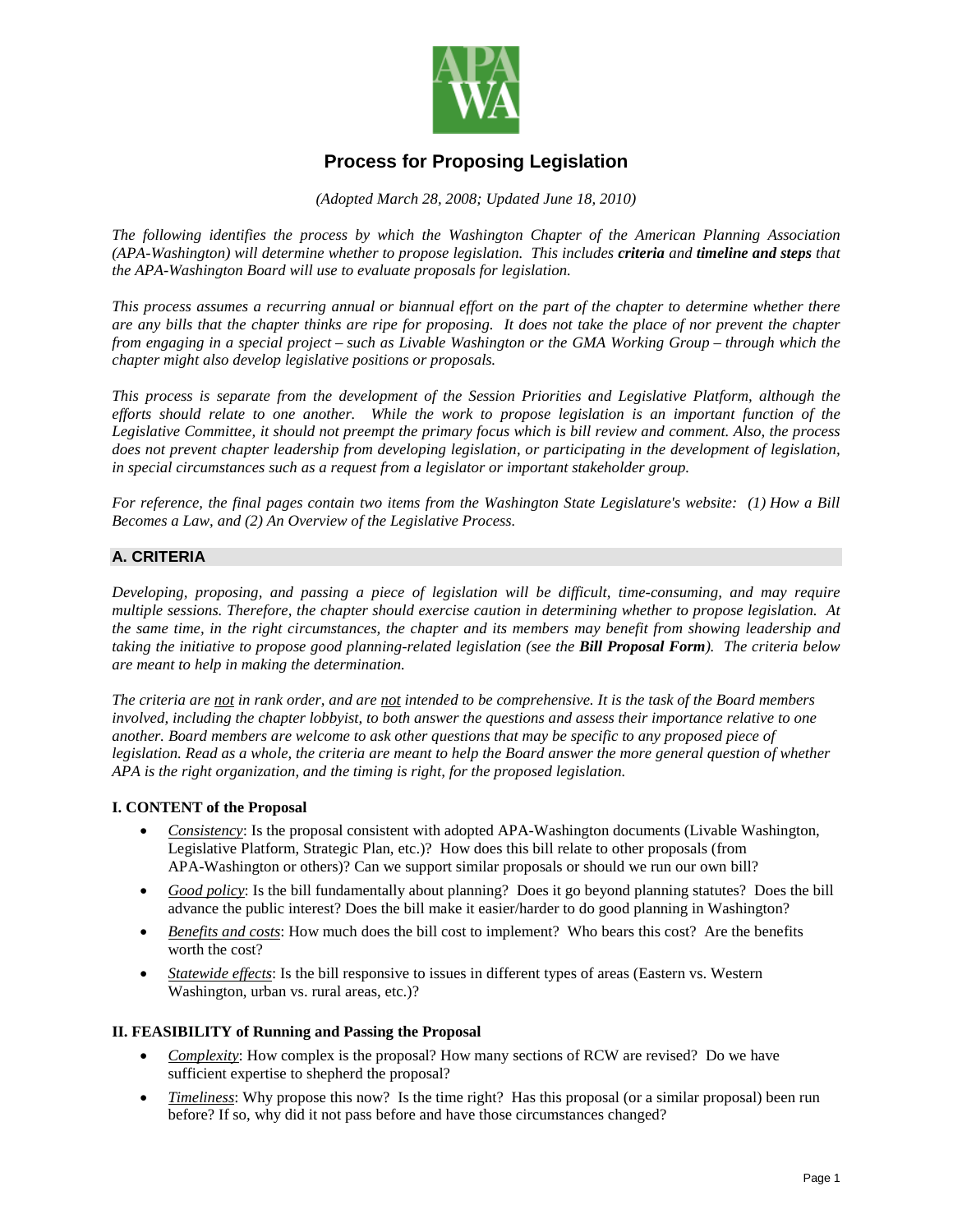- *Support*: Can we create a coalition to support the proposal? Who might oppose the proposal?
- *Legislative composition*: Is the makeup of the Legislature appropriate for this proposal? Who are the chairs and members of the relevant legislative committees? Can we find a sponsor? Where does the Governor stand on these issues?
- *Chapter Resources*: How much of our lobbyist's time can we devote to this proposal? How many other proposals will APA-Washington run?

## **III. PERCEPTION from Running the Proposal**

- *APA role*: Would APA-Washington be seen as a player on this topic? Would the proposal be politically sensitive enough that it would affect planner's ability to shepherd it?
- *Stakeholder reaction*: How does running this proposal affect friends and others' perceptions of APA-Washington? What will the reaction be in the media?
- *Long-term effects*: How will running this proposal affect the chapter's standing in Olympia? How will running this proposal affect our ability to run other proposals in the future? Will it make the chapter stronger, and perhaps more likely to be included in other activities, such as task forces, committees, etc.? What would the effect be if the proposal did not pass?

## **B. TIMELINE/STEPS**

*This section lists the timeline and steps by which APA-Washington evaluates ideas and helps turn them into draft bills that can be approved by the Board and submitted to and* 

*passed by the legislature. The bullets attempt to show a logical progression but, recognizing the iterative nature of the legislative process, they are meant to serve as guidelines. A person wishing to submit an idea for a bill to APA-Washington should use the Bill Proposal Form.*

## **1. DISCUSSION OF IDEAS FOR PROPOSALS (Summer)**

### **July - September**

- o Initiate call for proposals via listerve, newsletter article, and website
	- *If any chapter member comes up with an idea for a bill during the year, they should be referred to this Adopted Process and be asked to fill out the Bill Proposal Form for discussion during the annual process*
	- *Bills proposed from previous sessions are reconsidered*
- o Proposals submitted, distribute packet to Review panel.
	- *Panel composed of Chapter Officers, Co-chairs of Legislative Committee, Section Chairs, and Chair of Bill Proposal Subcommittee*
	- *Packet contains proposals, evaluation sheets, and criteria*
	- *Obtain input from chapter lobbyist on proposed ideas (lobbyist to participate if feasible)*
- o Review Panel Conference Call
	- *At the meeting, compare ideas to the criteria*
	- *People who make proposals invited to participate in phone call*
	- *Approve or deny bills on call, or hold additional call(s) as needed*

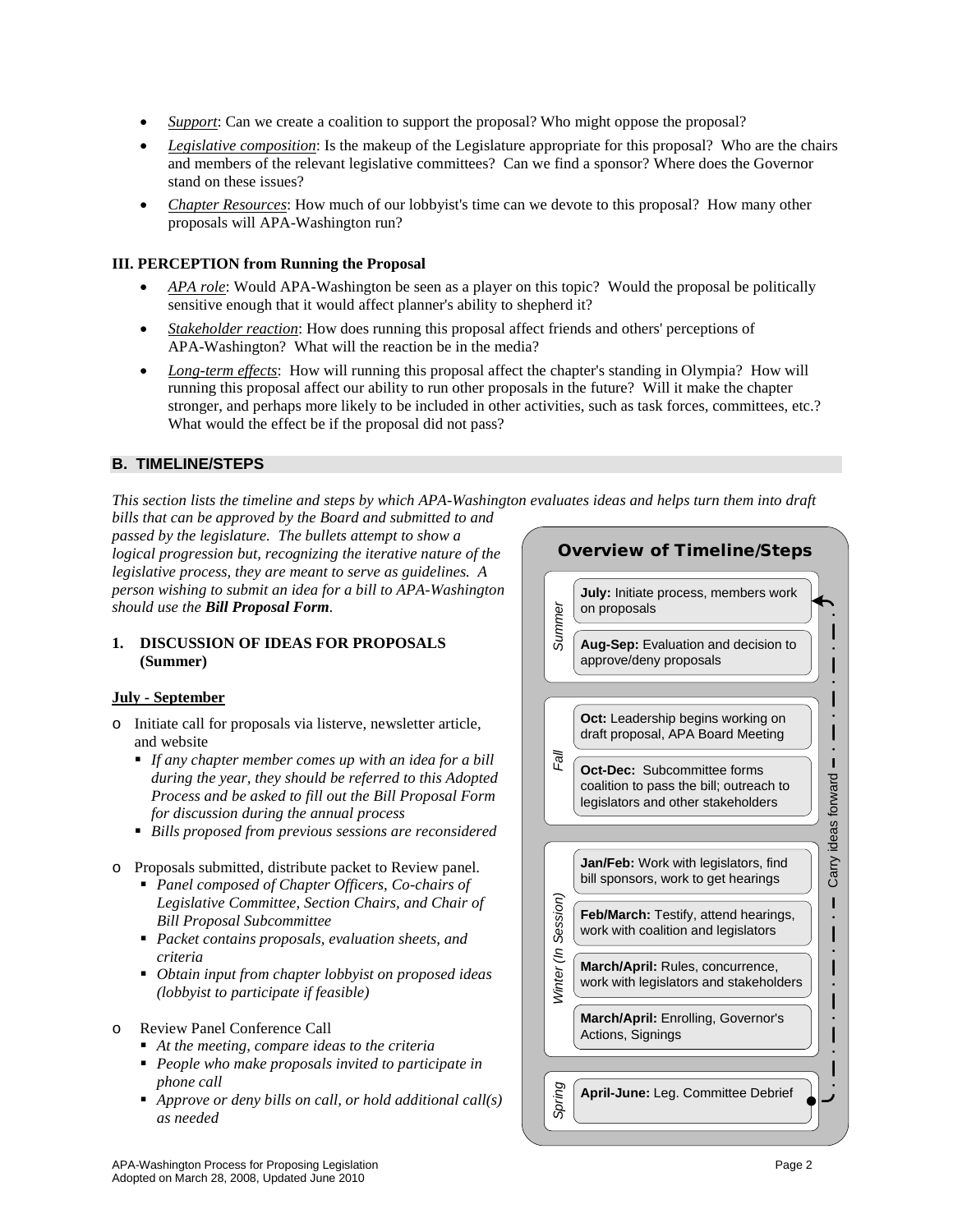- Communication with Board
	- *After meeting, Bill Proposal Subcommittee provides report to the Board regarding the discussion and determination regarding whether any of ideas discussed seem to be ready for proposing as a bill*
	- *Opportunity for Board review and comment*
	- *If Board members raise concerns, schedule call(s) with Board*
- o Final decision made notify people that submitted proposals, and publish article in newsletter

## **2. DRAFTING BILL (Fall)**

#### **September**

If the Board agrees that an idea is ready for proposing as a bill…

- The first step is for the Chapter President and Vice President to form an Ad Hoc Subcommittee -
	- A lead person should be identified, and a sufficient number of members recruited to ensure there is enough participation to support running the proposal
	- Subcommittee can include individuals not on the Legislative Committee or Board, including potential non-APA coalition members
	- As necessary, obtain input from chapter lobbyist on Subcommittee
	- o Subcommittee works on turning idea into draft *(short timeframe!)*
	- As appropriate, work with the Legislative Committee and other APA-Washington members, in developing the draft *(iterative)*
	- Where feasible, consider soliciting input from outside stakeholders

### **3. FINALIZE PROPOSAL LANGUAGE (end of Fall–Beginning of Session)**

The *October to December* period is a key time in the process – the Board has already concluded that the idea remains ready and the Subcommittee is working on the proposal.

The major work in this period is involvement of outside stakeholders.

- o Chapter lobbyist, Legislative Committee, Subcommittee play key roles in this time period
- o Work to create a coalition to support the proposal
- o Work to inform / create support among legislators for the proposal Seek to brief the leadership in both the House and Senate regarding the proposal as well as members of the committees
- o Find potential sponsors determine whether to have Senate and House companion versions
- o Identify potential opposition to the proposal and evaluate options for mitigating their concerns

### **October**

Fall APA Board meeting –

- o Board discussion of having chapter run the proposal
	- Action is not on the exact language of proposal, recognizing that it will continue to change

Fall Conference –

Discuss during legislative session at annual conference.

#### **November**

Continue to build a coalition, communicate with legislators, and seek sponsors for the proposal

Subcommittee to hold bi-weekly conference calls (or more or less as needed) to work through any amendments proposed by external stakeholders (Board members and Legislative Committee members invited)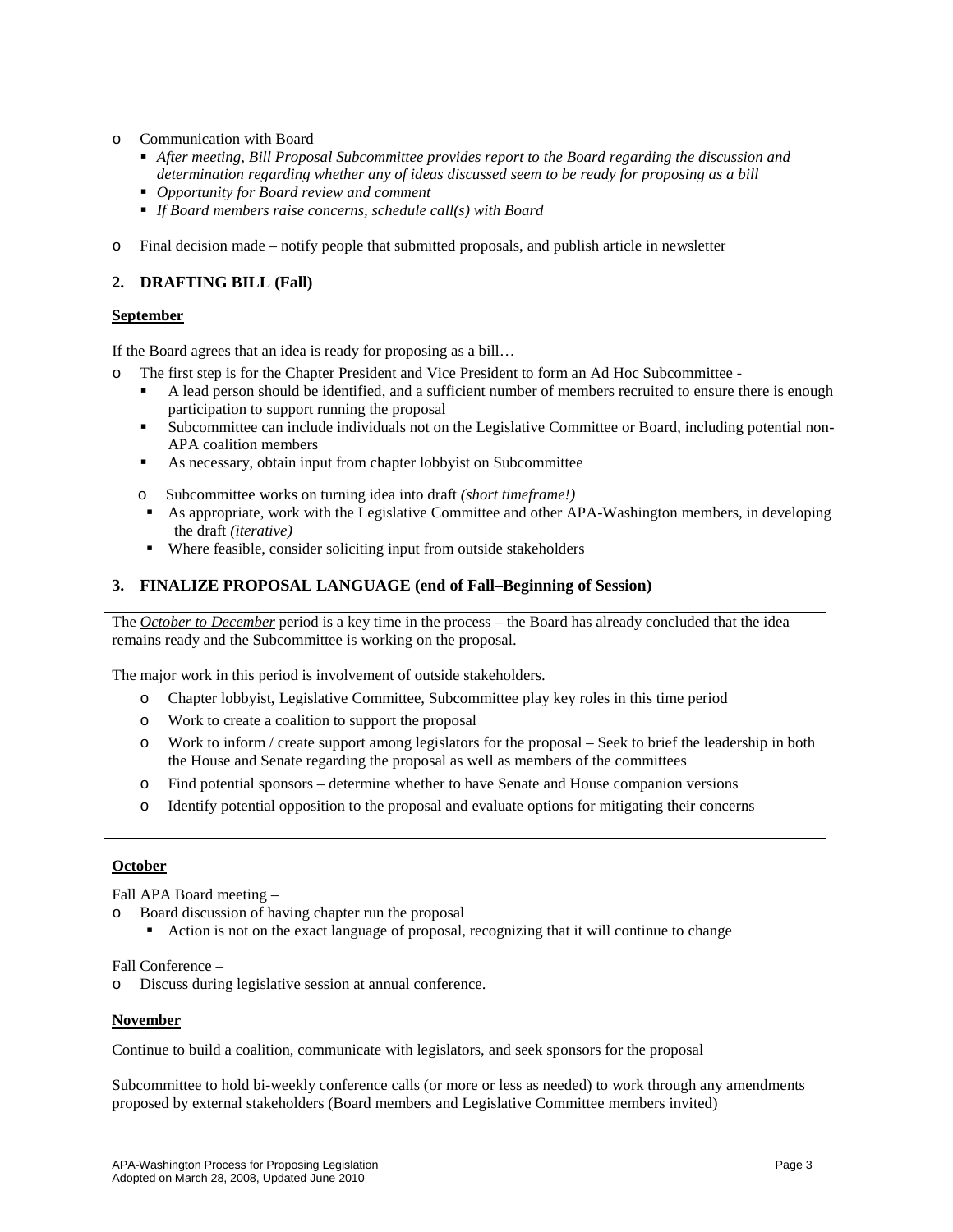## **December**

Continue to build a coalition, communicate with legislators, and seek sponsors for the proposal

Subcommittee to continue to hold conference calls to work through any amendments proposed by external stakeholders (Board members and Leg Committee members invited)

- o Finalize the proposal!
	- *Determine how and whether to announce chapter support for proposal.*
- o Take draft to Code Reviser
- o Seek sponsors and pre-file if able
	- *Again, determine whether to have companion versions, or just one version.*
- o Chapter Newsletter (December) *Communicate with membership as part of kicking-off the legislative season*

# **4. DURING SESSION ACTIVITIES (Winter to Spring)**

*During session, the Subcommittee will continue be the lead on running the proposal, because the Legislative Committee will need to perform its normal bill review tasks. However, passing the proposal will also require time on the part of the Board, Legislative Committee, Chapter Leadership, and Lobbyist to work with Legislators and their staff.* 

*The steps in the legislative process are described below. Note that the legislature sets exact dates for the steps in the legislative process at the beginning of the session (i.e., cut-off dates for committees, second and third readings, etc). The dates shown below are illustrative; make sure to use session calendar. Subcommittee should make sure that chapter and coalition members are aware of these dates.*

*If need, the Tuesday conference calls can be used for discussion regarding status, upcoming meetings, discussion of amendments, etc. The Subcommittee Chair, Chapter President and Vice President are authorized to make changes executively to the proposal when needed.* 

*Also, at each step in the process, the Subcommittee will consider how to communicate with membership and, where appropriate, activate membership to help pass proposal.*

### **Short Session: January | Regular Session: January – February**

Get bill introduced in House and/or Senate (First Reading)

o Continue to brief Legislators in both chambers and provide information on the bill including any changes the Subcommittee thinks should be included

Seek a committee hearing

- o Provide information to all Legislators on the committees and their staff.
- o Have other stakeholders in coalition communicate with Legislators on the committees and their staff

Review and provide comments to legislative central staff on Bill Reports and Fiscal Notes

o Subcommittee reviews these documents and provides comments to central staff, and when appropriate to Legislators and their staff

Attend committees' public hearings and provide testimony.

- o Be prepared for last minute meetings or phone calls.
- o Involve other stakeholders in coalition.

Attend meetings where committees vote on the bill. (Committee Action)

- o Seek to pass bill by communicating with Legislators on the committees and their staff.
- o Have other stakeholders in coalition communicate with Legislators on the committees and their staff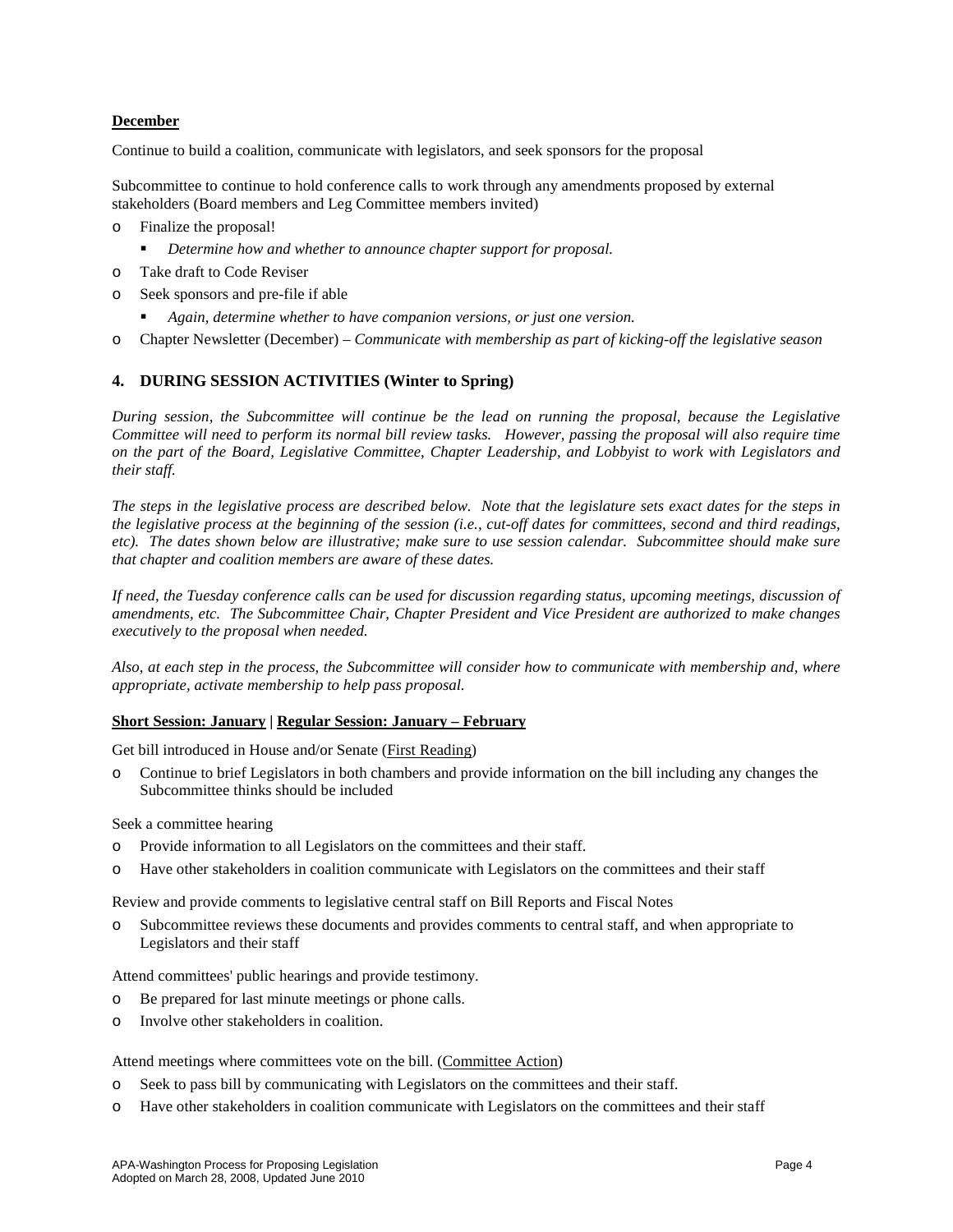Winter APA Board meeting –

Subcommittee to work with Board members, as needed, to help support bill

#### **Short Session: February | Regular Session: March–April**

Work to make sure bill is referred to the Rules Committee

The Rules Committee can either place the bill on the second reading of the calendar for debate before the entire body, or take no action.

- o Seek to find legislator on Rules Committee to champion this bill
- o Have other members of the coalition do the same
- o Track bill in Rules Committee to find calendars (regular, consent, suspension) it appears on
	- Continue to communicate with Legislators and their staff

Attend floor action in House and Senate (Second Readings)

o Where possible, communicate with Legislators and their staff regarding amendments

Restart process when bill moves to opposite body of legislature (e.g., House to Senate)

Subcommittee members make themselves available to Legislators and their staff on the Concurrence, Dispute and Conference committees

Where possible, communicate with Legislators and their staff regarding amendments

#### Enrolling / Governor's Actions

- o Board leadership and Subcommittee members should try to be at bill signings.
- o It is important to communicate any successes back to membership, and photograph do this

Keep members apprised of bill's progress as part of monthly report from lobbyist in chapter newsletter

### **How a Bill Becomes a Law**

*Source: http://www.leg.wa.gov/WorkingwithLeg/bill2law.htm*

- 1. A bill may be introduced in either the Senate or House of Representatives by a member.
- 2. It is referred to a committee for a hearing. The committee studies the bill and may hold public hearings on it. It can then pass, reject or take no action on the bill.
- 3. The committee report on the passed bill is read in open session of the House or Senate, and the bill is then referred to the Rules Committee.
- 4. The Rules Committee can either place the bill on the second reading of the calendar for debate before the entire body, or take no action.
- 5. At the second reading, a bill is subject to debate and amendment before being placed on the third reading calendar for final passage.
- 6. After passing one house, the bill goes through the same procedure in the other house.
- 7. If amendments are made, the other house must approve the changes.
- 8. When the bill is accepted in both houses, it is signed by the respective leaders and sent to the governor.
- 9. The governor signs the bill into law or may veto all or part of it. If the governor fails to act on the bill, it may become law without a signature.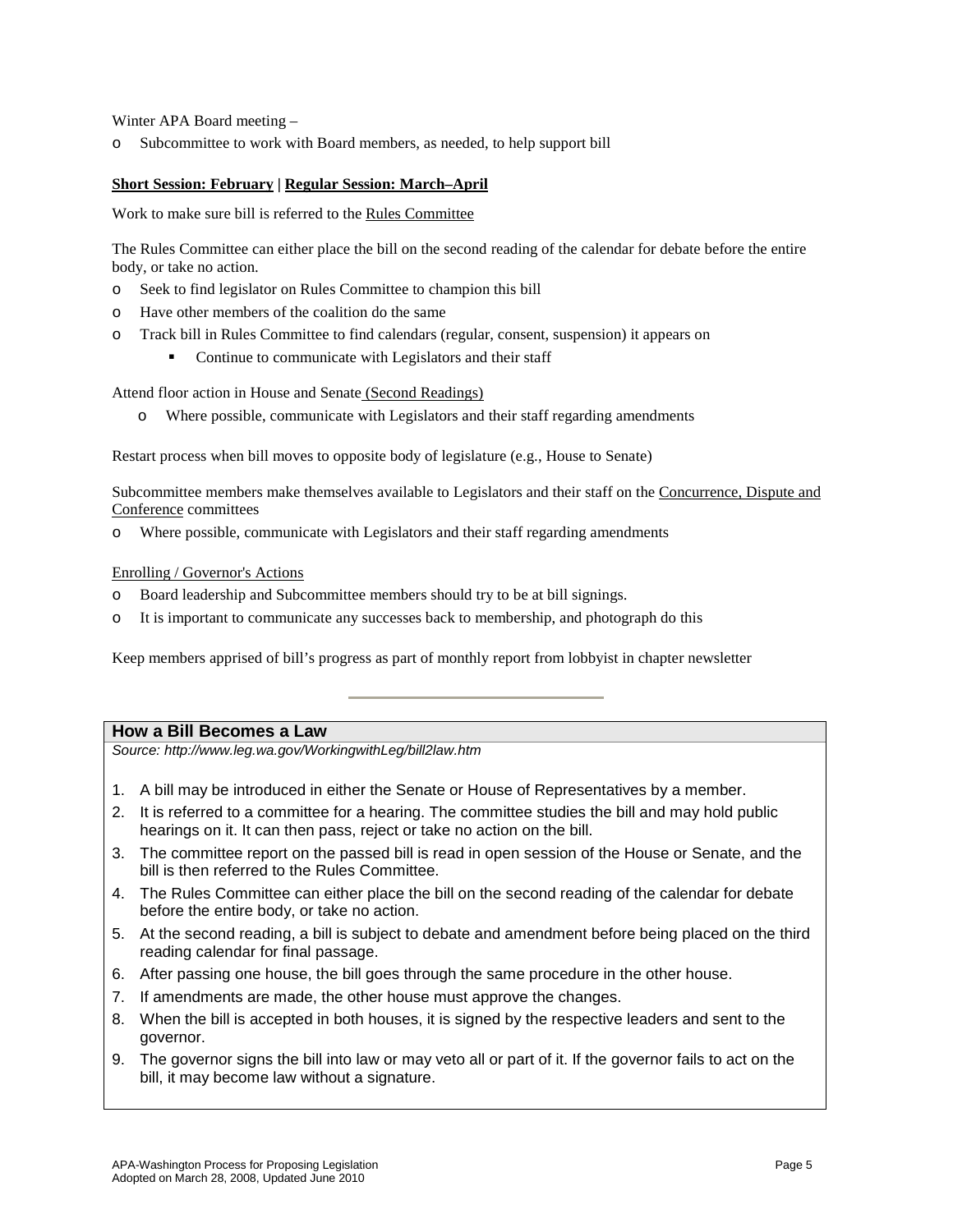*Source: http://www.leg.wa.gov/WorkingwithLeg/overview.htm*

### **Prefiling | First Reading | Committee Action | Rules Committee | Rules Review/Rules White | Rules Consideration/Rules Green | Calendars/Bill Report | Second Reading | Third Reading | Concurrence, Dispute, and Conference | Enrolling | Governor's Actions | Carryover**

The Washington State Legislature is made up of two houses (or chambers), the Senate and the House of Representatives. Washington has 49 legislative districts, each of which elects a Senator and two Representatives. Senators serve four-year terms and Representatives serve two-year terms. The Senate and House of Representatives meet in session each year to create new laws, change existing laws, and enact budgets for the State.

The legislative cycle is two years long. Within that two-year cycle, there are two kinds of legislative sessions: regular sessions and extraordinary, or special, sessions. Regular sessions are mandated by the State Constitution and begin the second Monday in January each year. In the odd-numbered year, for example, 2005, the regular session is 105 days; in the even-numbered year, for example, 2006, it is 60 days. Extraordinary sessions are called by the Governor to address specific issues, usually the budget. There can be any number of extraordinary sessions within the two-year cycle, and they can last no more than 30 days. To see the legislative calendar for the most recent session, go to the Cutoff Calendar on the Agendas, Schedules, and Calendars page.

The members of the House and Senate offer legislation, or bills, for consideration. The ideas for bills come from a number of places: something has happened in the last year that inspires new legislation (for instance, the change in people's perception of crime gave rise to the youth violence bills that were offered during the 1994 Session), a member wishes to address an issue that is specific to his or her district, the Legislature decides to tackle a major issue (such as regulatory reform), changes in technology dictate a change in the State's laws, etc.

Once a member introduces a bill, the legislative process begins. The process has a number of specific steps. If the bill makes it through all the steps in the chamber in which it was introduced (the "first house"), it goes to the other chamber (or "second house") and goes through the same steps there. Each step is identified and explained below.

**Prefiling:** Members can prefile bills for introduction in the month before session begins. (The House and Senate have slightly different rules regarding when the prefiling period begins.) Prefiled bills are officially introduced the first day of the session.

**Introduction or First Reading:** The first thing that happens to bills on the "floor" is introduction and referral to committee. This is also referred to as the bill's first reading. (Bills must have three readings in each house in order to pass the Legislature.)

Leadership determines to which committees bills will be referred; this is usually determined by the bill's subject matter. Bills that require an appropriation or that raise revenue must also go to a fiscal committee for review.

To see which bills will be introduced for the upcoming legislative day, go to the Agendas, Schedules, and Calendars page and display House Introductions or Senate Introductions

**Committee Action:** The chair of each committee works with leadership and staff to schedule bills to be heard by the committee. Committees hold three kinds of meetings: (1) work sessions, where issues are determined and reviewed; (2) public hearings, where testimony from interested parties is taken; and (3) executive sessions, where the committee decides how it will report the bill to the whole house. Not all bills get scheduled for hearing, so a good number of bills never get any further than committee.

Bills can be reported in several fashions, the most usual being do pass (pass the bill just as it is), do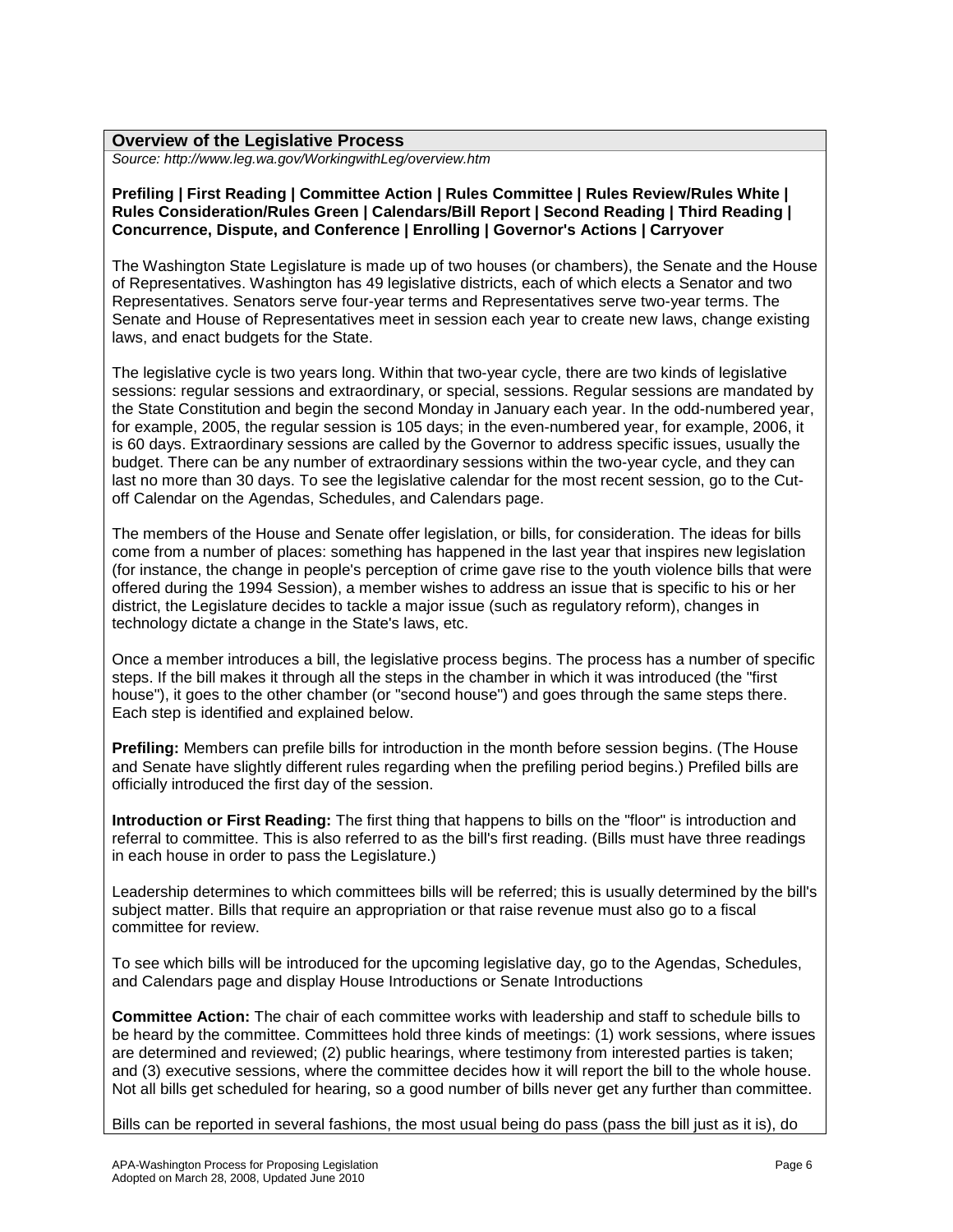pass as amended (pass the bill as amended by the committee), and do pass substitute (the committee offers a different version to take the place of the original bill). The members on the prevailing side sign the "majority" report; those members who disagree with the majority sign the "minority" report. Not all bills coming out of committee have minority reports. To see a list of bills reported out of House or Senate committee each day, go to Standing Committee Reports.

As a bill moves through the committee process, the staff prepares the "bill report." The bill report includes a legislative history of the bill, background on the issue, a summary of the legislation, the names of those who testified on the bill, and a summary of the testimony for and against the bill. The bill report is edited as the bill moves through the process. When the bill moves to the opposite house, that house prepares a bill report as well. A bill that has finally passed the Legislature would have House, Senate, and Final bill reports.

At the start of the session, both houses agree on dates by which bills have to be reported out of committee in order to be eligible for further consideration by the Legislature. There is a "cut-off" date for bills to be out of committee in the first house and one for bills to be out of committee in the second house.

**Rules Committee:** Once a bill has been reported by the appropriate committee(s), the floor acts on the committee report and then passes the bill to the Rules Committee. Usually, the floor adopts the committee's recommendation.

The Rules Committee is where leadership exercises the most control over the process. The Rules Committee is made up of members from both parties. Each member on the committee gets to select two or three bills that will move on to the next step in the process. Which bills a member selects could be the result of a party caucus, or another member approaching that member, or a piece of legislation about which the member feels strongly.

**Rules Review/Rules White:** The first step in the Rules Committee process is called Rules Review in the House and Rules White in the Senate (the report that lists the bills in this step in the Senate is printed on white paper). Rules Committee members review the bills and decide whether or not to move them on to the next step.

**Rules Consideration/Rules Green:** The next step is called Rules Consideration in the House and Rules Green in the Senate (the report is printed on green paper). Sometimes bills skip this step and go to the calendar for second reading. It is another step that allows leadership to control the process.

**Calendars/Bill Report Books:** The Rules Committee decides which bills will be scheduled for second reading. Those bills that will probably require some debate are placed on the regular calendar. Those that are probably not controversial may be placed on the suspension calendar in the House, the consent calendar in the Senate. The Rules Committee also decides whether a bill will be placed on the regular calendar or the suspension/consent calendar.

Each house prepares documents that list the bills scheduled to be heard on the floor. The House prepares "bill report books" (containing an order of contents and the bill report of each bill on the calendar) and "floor calendars" (a list of the bills, a brief description for each, and the committee action on each). The Senate prepares "calendars" (with an order of contents and the bill report of each bill), and "flash calendars" (the list with the brief descriptions and committee actions). The Senate flash calendar lists only those bills that were "pulled" from Rules at the last Rules Committee meeting. To see which bills are on the calendar in either house, go to House Floor Activity Report or Senate Floor Activity Report.

**Second Reading:** It is on second reading that the chamber discusses the merits of the legislation. It is here, too, where members can offer amendments to the bill. Most bills that get this far get their second reading in the couple of weeks following the committee cut-off.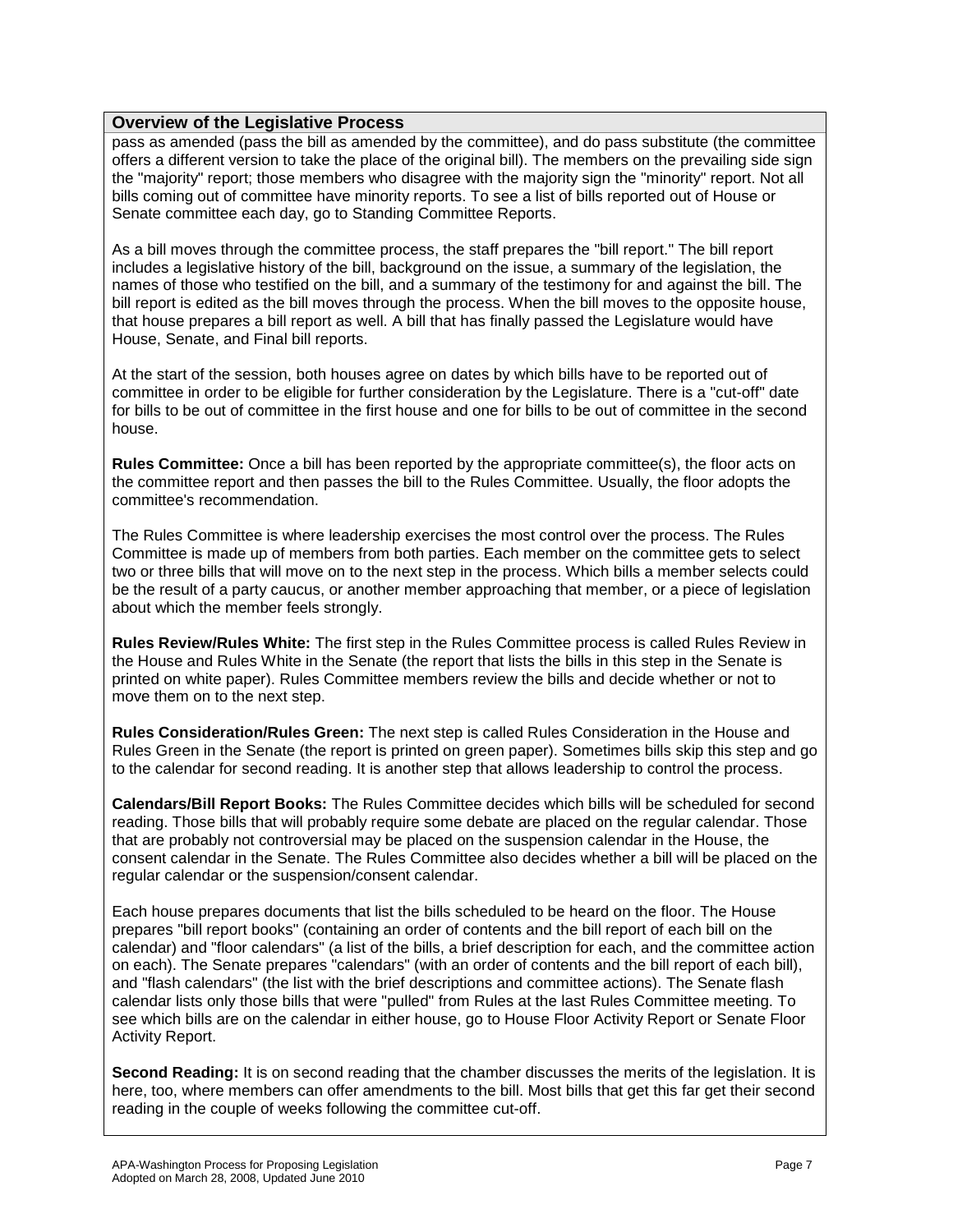If a bill has been amended in committee or on the floor in the first house, it is ordered engrossed. Engrossing a bill means incorporating the amendments into the body of the bill so that the second house gets one document. If a bill has been amended in the second house, it is returned to the first house with the amendments attached so that the first house can decide whether or not it wishes to agree with the changes the second house made.

**Third Reading:** Third reading is where the roll call vote on final passage is taken. If the bill finally passes, it continues in the process. If the bill fails on final passage, it goes no further. Under certain circumstances, the chamber may decide to reconsider the vote that was taken; in that case, the chamber has twenty-four hours to make a motion to reconsider the bill.

If the bill passes third reading in the second house and the second house did not amend the bill, the bill has passed the Legislature.

At the start of the session, both houses agree on "cut-off" dates by which bills have to be finally passed out of the first house and finally passed out of the second house.

**Concurrence, Dispute, and Conference Committees:** If the bill has been amended by the second house, the first house has to decide whether it will concur in the amendments or not. Leadership decides which bills returned from the second house will be discussed and places those bills on the concurrence calendar (House) or concurring calendar (Senate). If the first house concurs in the amendments, the bill has passed the Legislature.

If the first house disagrees with the second house, it can ask the second house to recede from the amendments. If the second house recedes, the bill has passed the Legislature.

If the two houses cannot resolve their differences, one of them can ask for a conference committee. Members from each house meet to discuss the differences. If they agree on what is to be done, the conference committee makes a report. Both houses must adopt the conference committee report for the bill to pass the Legislature. If one house does not adopt the conference committee report (whether by vote or inaction), the bill has not passed. The House Floor Activity Report and the Senate Floor Activity Report list the bills on the concurrence, dispute, and conference calendars.

**Enrolling:** Once a bill has finally passed the Legislature, it is enrolled. A certificate proclaiming that it has passed is attached and, if necessary, the amendments from the second house or conference committee are incorporated into the body of the bill. The bill is signed by the Speaker of the House, the Chief Clerk of the House, the President of the Senate, and the Secretary of the Senate and is sent to the Governor for his or her action.

**Governor's actions:** The Governor reviews the bill. The Governor may decide to sign it, veto part of it, or veto all of it. If the Governor vetoes part or all of it, the Legislature may vote to override the veto. (That happens rarely.) If the governor does not act on a bill after the allotted number of days, it is as if it was signed. From the Governor's desk, bills go to the Secretary of State who assigns a session law chapter number. The Chapter to Bill Table (available on the Bill/Law Cross Reference page) lists the bills that have passed the Legislature, the chapter numbers assigned by the Secretary of State, vetoes, short descriptions, and the effective dates.

**Carryover:** The Legislature works within the framework of a two-year cycle. For instance, the 2005-06 Session is the 59th Session of the Legislature. There will be a least two regular sessions, a "long" session in 2005 (105 days) and a "short" session in 2006 (60 days). There could also be any number of special sessions, none of which can last longer than 30 days.

Therefore, just because a bill did not make it all the way through during the regular session in the oddnumbered year (for example, 2005) does not mean it is "dead." At the end of the session, all bills in the second house are returned to the first house; so a House bill in committee in the Senate when session ends is returned to the House. At the start of the next session, be it a special session or the